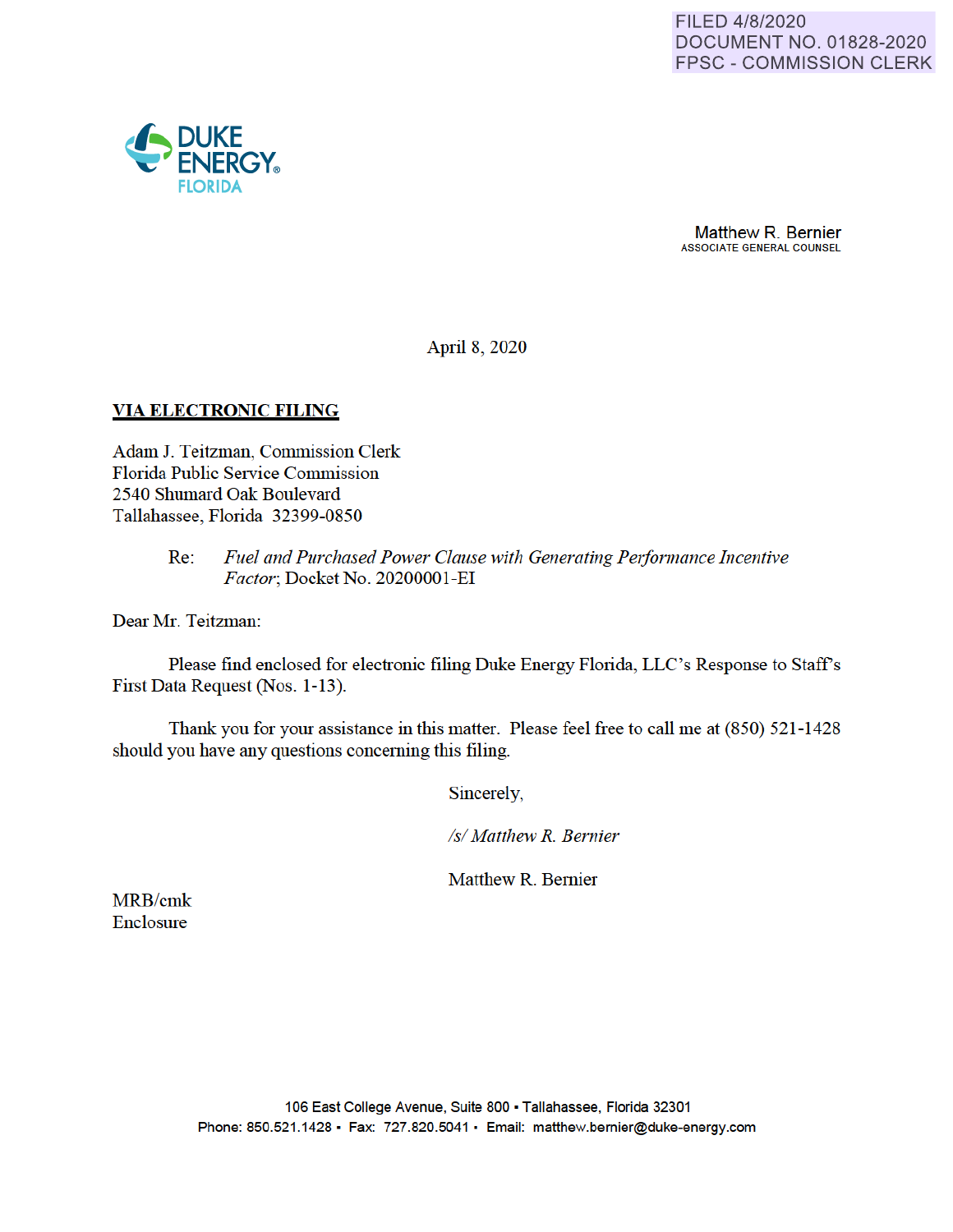### **CERTIFICATE OF SERVICE** – *Docket No. 20200001-EI*

I HEREBY CERTIFY that a true and correct copy of the foregoing has been furnished via electronic mail to the following this  $8<sup>th</sup>$  day of April, 2020.

 */s/ Matthew R. Bernier* Attorney

Suzanne Brownless Office of General Counsel FL Public Service Commission 2540 Shumard Oak Blvd. Tallahassee, FL 32399-0850 sbrownle@psc.state.fl.us

J. Beasley / J. Wahlen / M. Means Ausley McMullen P.O. Box 391 Tallahassee, FL 32302 jbeasley@ausley.com jwahlen@ausley.com mmeans@ausley.com

Russell A. Badders Gulf Power Company One Energy Place, Bin 100 Pensacola, FL 32520-0100 russell.badders@nexteraenergy.com

Kenneth A. Hoffman Florida Power & Light Company 134 W. Jefferson Street Tallahassee, FL 32301-1713 ken.hoffman@fpl.com

Jon C. Moyle, Jr. Moyle Law Firm, P.A. 118 North Gadsden Street Tallahassee, FL 32301 jmoyle@moylelaw.com mqualls@moylelaw.com

J.R. Kelly / T. David Office of Public Counsel 111 W. Madison St., Room 812 Tallahassee, FL 32399-1400 kelly.jr@leg.state fl.us david.tad@leg.state.fl.us

Paula K. Brown Regulatory Affairs Tampa Electric Company P.O. Box 111 Tampa, FL 33601-0111 regdept@tecoenergy.com

Maria Moncada / David Lee Florida Power & Light Company 700 Universe Blvd. (LAW/JB) Juno Beach, FL 33408-0420 maria moncada@fpl.com david.lee@fpl.com

James Brew / Laura W. Baker Stone Law Firm 1025 Thomas Jefferson St., N.W. Suite 800 West Washington, DC 20007 jbrew@smxblaw.com lwb@smxblaw.com

Mike Cassel Florida Public Utilities Company 208 Wildlight Avenue Yulee, FL 32097 mcassel@fpuc.com

Beth Keating Gunster, Yoakley & Stewart, P.A. 215 South Monroe Street, Suite 601 Tallahassee, FL 32301 bkeating@gunster.com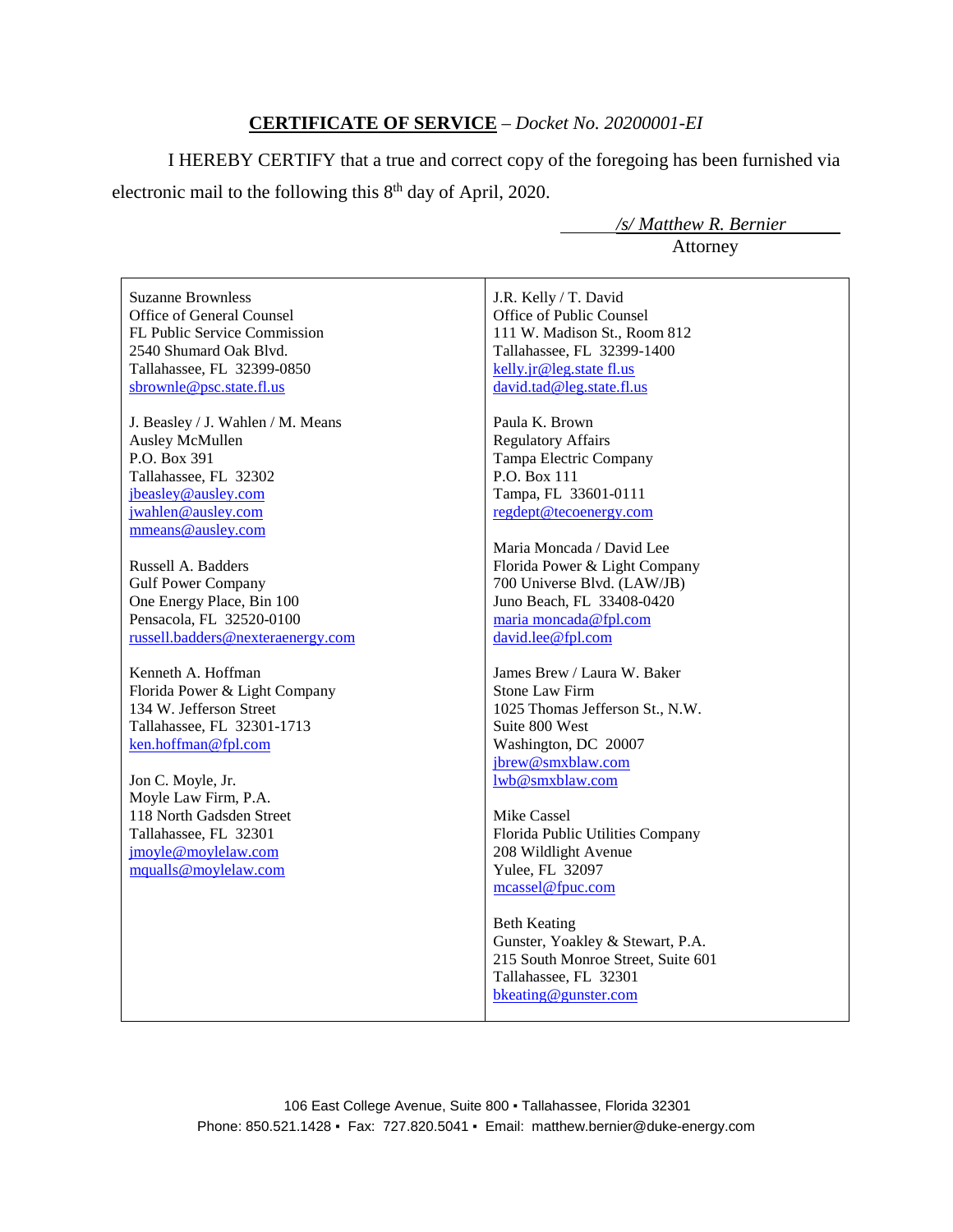# **DUKE ENERGY FLORIDA, LLC'S (DEF), RESPONSE TO STAFF'S FIRST DATA REQUEST (NOS. 1-13) REGARDING FUEL AND PURCHASED POWER CLAUSE WITH GENERATING PERFORMANCE INCENTIVE FACTOR**

### **Docket No. 20200001-EI**

- 1. Please refer to page 3, paragraph 7, of the Petition.
	- a. Please confirm the system average delivered natural gas cost per MMBtu that is embedded in the Company's currently-approved fuel factor is  $$2.63$ <sup>1</sup> Please also discuss how the Company's currently-approved fuel recovery charge, per MMBtu, compares to the projected figure provided in DEF's response to Staff's Supplemental Data Request No. 1, Question No. 72, for the year 2020, in staff's review of the Company's 2019 TYSP.
	- b. What is the Company's most-current estimate of its mid-course correction position, in percentage terms, using the methodology contained in Rule 25-6.0424, Florida.
	- c. Administrative Code (F.A.C.) Please specify both the numerator and denominator used in calculating this projected "mid-course correction percentage." Please also discuss the derivation of both figures used in the calculation.

# **RESPONSE:**

a. The average delivered natural gas price in DEF's 2020 Fuel and Purchase Power Cost Recovery Filing used to set currently approved fuel factors is \$4.06/MMBtu as shown on Exhibit CAM-3, Schedule E3, page 2 of 2, line 33, filed on September 3, 2019 in Docket No. 20190001-EI. The \$4.06 includes both commodity and transportation costs, fixed and variable, of natural gas. The \$2.63/MMBtu shown on Exhibit CAM-3, Projected Market Price by Fuel Type, is an average projected 2020 natural gas commodity costs only; it excludes transportation costs.

The natural gas price projections shown in DEF's response to Supplemental Data Request No. 1 Question 72, (\$2.79 for 2020), represent the incremental price of gas burned including variable transportation costs, but do not include fixed transportation costs. Another part of the difference is in the timing of the fuel forecasts. In preparation for the 2019 Ten-Year Site Plan, the fuel forecast used a NYMEX closing date in September of 2018.

b. 6.1%

 $\overline{a}$ 

c. The formula below is used to calculate the midcourse correction over-recovery percentage. The numerator of \$78,231,75 is the Total True-Up Balance on Exhibit A, Schedule E1-B,

<sup>1</sup> Order No. PSC-2019-0484-FOF-EI, Issued November 18, 2019, in Docket No. 20190001-EI, *In re: Fuel and purchased power cost recovery clause with generating performance incentive factor*.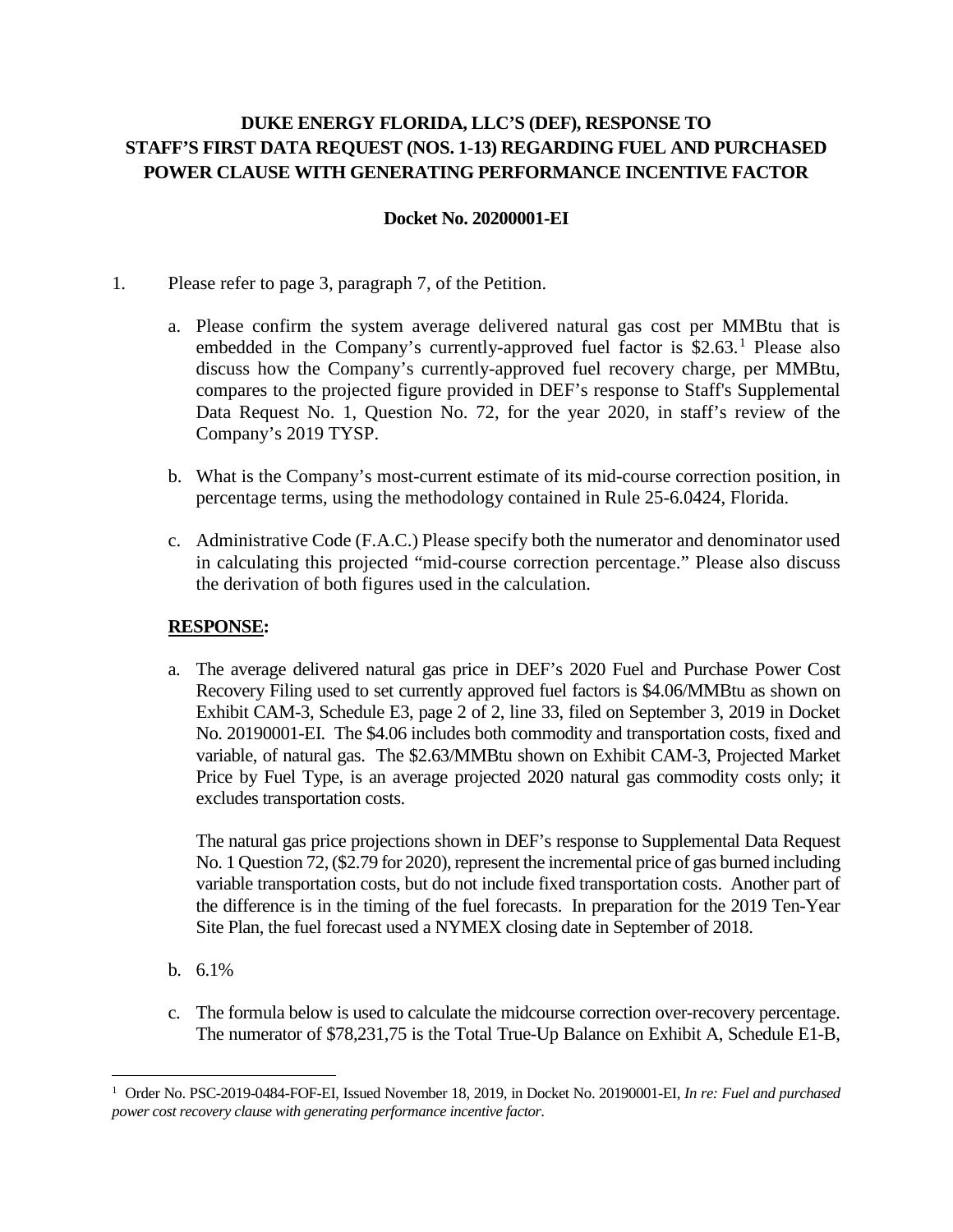Page 2 of 2, C, line 13. The denominator of \$1,285,089,908 is the Fuel Revenue Applicable to the Period on Exhibit A, Schedule E1-B, Page 2 of 2, C, line 3. This calculation is consistent with the methodology in Order No. 13694.

 $$78,231,785 / $1,285,089,908 = 6.1\%$ 

2. Has the Company revised any planned power purchases due to possible updated pricing and availability of market power purchases? If so, please discuss.

# **RESPONSE:**

DEF has not revised any of its planned power purchases. DEF will continue to utilize power purchases when needed to economically and reliably support the needs of the system.

3. Please briefly discuss how this petition affects the Company's non-residential classes of service. Are there "typical" levels of credit these rate classes should expect to receive?

# **RESPONSE:**

There will be a decrease in May 2020 bills for non-residential classes of service. Typical reductions will range from approximately 20-32% for commercial customers and approximately 25-45% for industrial customers.

4. Please describe any Company efforts in notifying its customers of the proposed action it has requested through its Petition. Please also provide copies of any notifications that were previously or will be sent to customers regarding the actions requested in the Petition.

# **RESPONSE:**

On April 2, 2020, DEF issued a press release that was posted on its external website and shared on social media such as Facebook and Twitter. DEF also plans to send emails to customers in the upcoming weeks. In addition, as stated in its Emergency Petition for a Temporary Midcourse Correction, DEF will explain its proposed billing changes in a bill insert included with customer May bills.

Press Release

(Distributed to Florida Media Outlets)

https://news.duke-energy.com/releases/duke-energy-florida-takes-action-to-reduceresidential-customer-bills-by-nearly-21-in-may-during-the-covid-19-pandemic

https://news.duke-energy.com/releases/duke-energy-florida-toma-medidas-para-reduciren-casi-un-21-el-monto-de-las-facturas-residenciales-de-mayo-durante-la-pandemia-decovid-19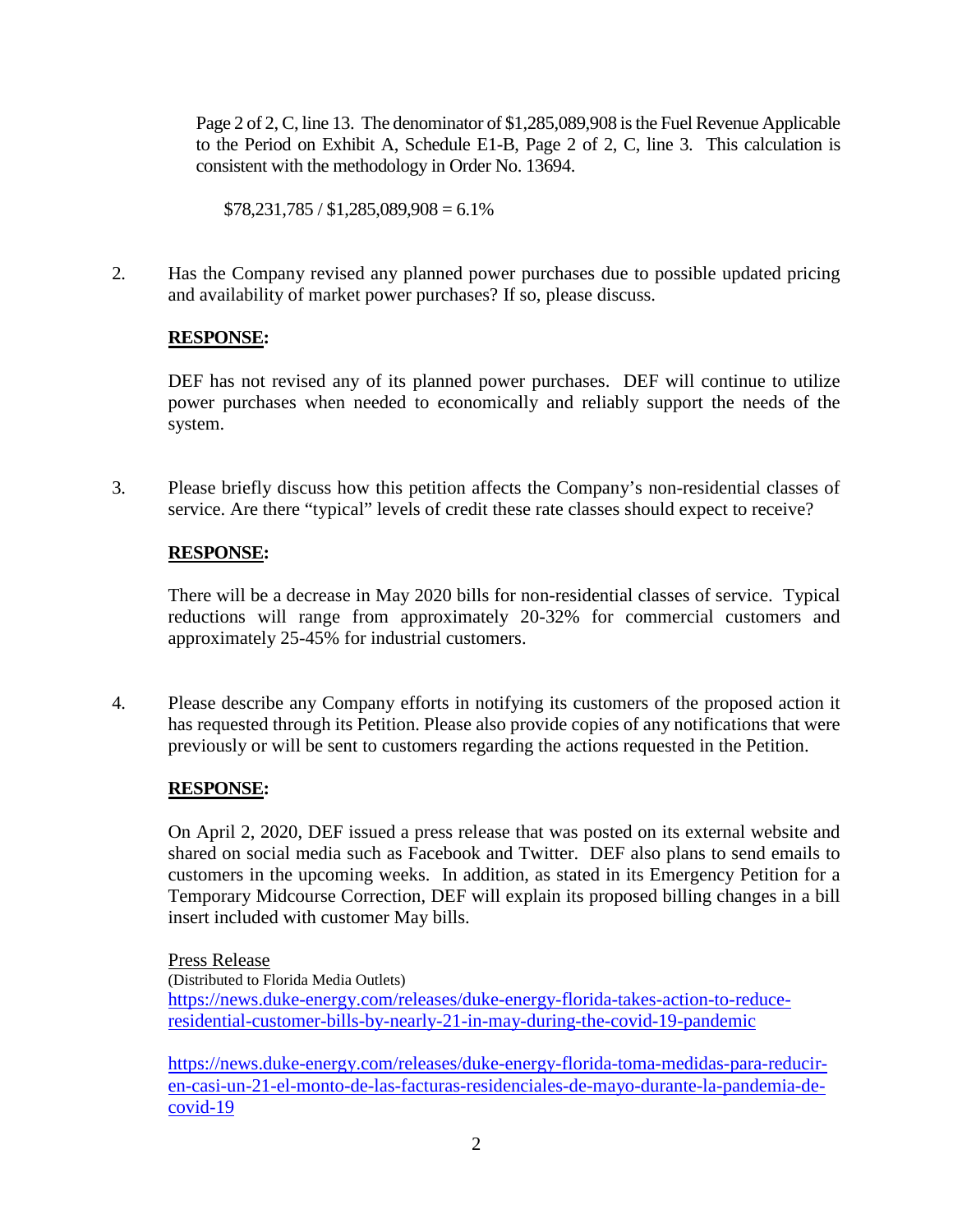#### Duke Energy Website

https://news.duke-energy.com/releases/duke-energy-florida-takes-action-to-reduceresidential-customer-bills-by-nearly-21-in-may-during-the-covid-19-pandemic

https://news.duke-energy.com/releases/duke-energy-florida-takes-action-to-reduceresidential-customer-bills-by-nearly-21-in-may-during-the-covid-19-pandemic

#### Social Media

#### Facebook

https://www.facebook.com/702317053131576/posts/3634905393206046/?d=n&substory  $index=0$ 



### **Twitter**

https://twitter.com/DukeEnergy/status/1245785212770029568?s=20

Q Search Twitter Duke Energy @ @DukeEnergy . Apr 2 Duke Energy Florida will reduce residential customer bills by nearly 21% in May with a one-time savings. Commercial and industrial customers will see a 20% to 45% reduction on May 2020 bills. Learn more: spr.ly/60131xY6I.  $O<sub>4</sub>$  $119$  $O16$  $\Delta$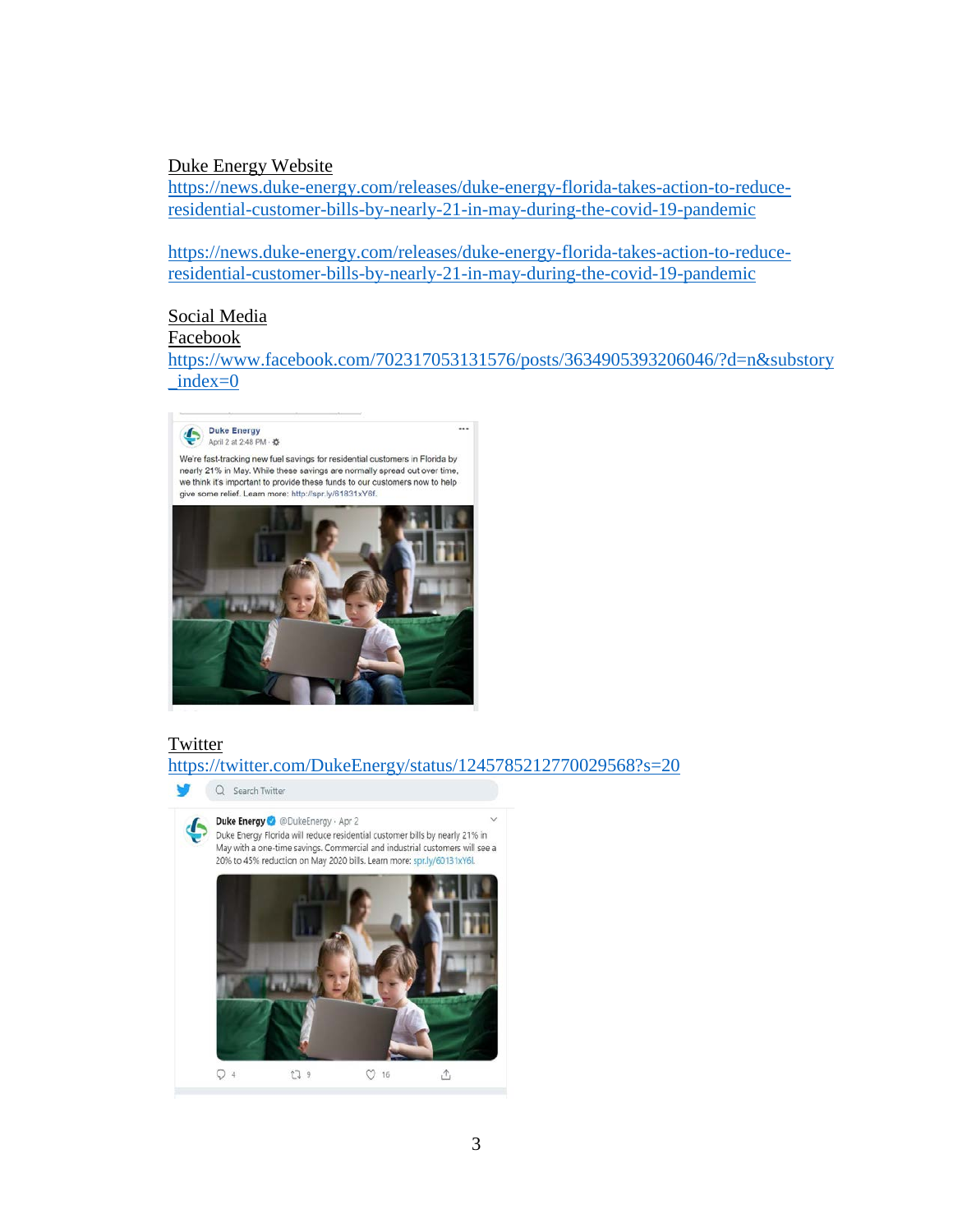5. Please specify the exact range/beginning and ending dates of DEF's May 2020 billing cycle.

# **RESPONSE:**

The May 2020 billing cycle begins on April 29, 2020 and ends May 28, 2020.

6. Please discuss whether the Company plans on instituting any different processes, procedures, and/or measures related to fuel cost and fuel revenue forecasting as a result of requiring a mid-course correction of its fuel-related charges. If so, please explain.

### **RESPONSE:**

DEF does not plan to institute any different processes related to fuel cost/revenue forecasting. As discussed in DEF's petition, DEF's projected 2020 fuel over-recovery has not and is not projected to reach the 10% Midcourse Threshold. The Company determined it was appropriate to file for the extraordinary relief requested to help customers during the current COVID-19 national emergency.

7. Please identify the sources and dates of DEF's underlying fuel price forecast used in support of its currently-approved system fuel factor.<sup>2</sup> Please also remark on how this fuel forecast informs the Company when formulating fuel cost expectations/projection testimony filed in an annual fuel cost recovery proceeding.

# **RESPONSE:**

DEF's fuel price forecast supporting the currently-approved system fuel factor was developed using observable commodity forward market price curves as of a Close of Business date of June 14, 2019. The fuel price forecast was developed using the methodology described in response to Question 9.

DEF will use an updated forecast to develop its 2021 factors filed in the annual fuel cost recovery proceeding, consistent with DEF's typical Fuel Projection Filing process. The forecast used for the midcourse will impact the true-up balance incorporated into that filing.

8. Please clarify whether the one-time refund will be shown as a separate line item on customers' bills or as a reduction in the fuel factor.

# **RESPONSE:**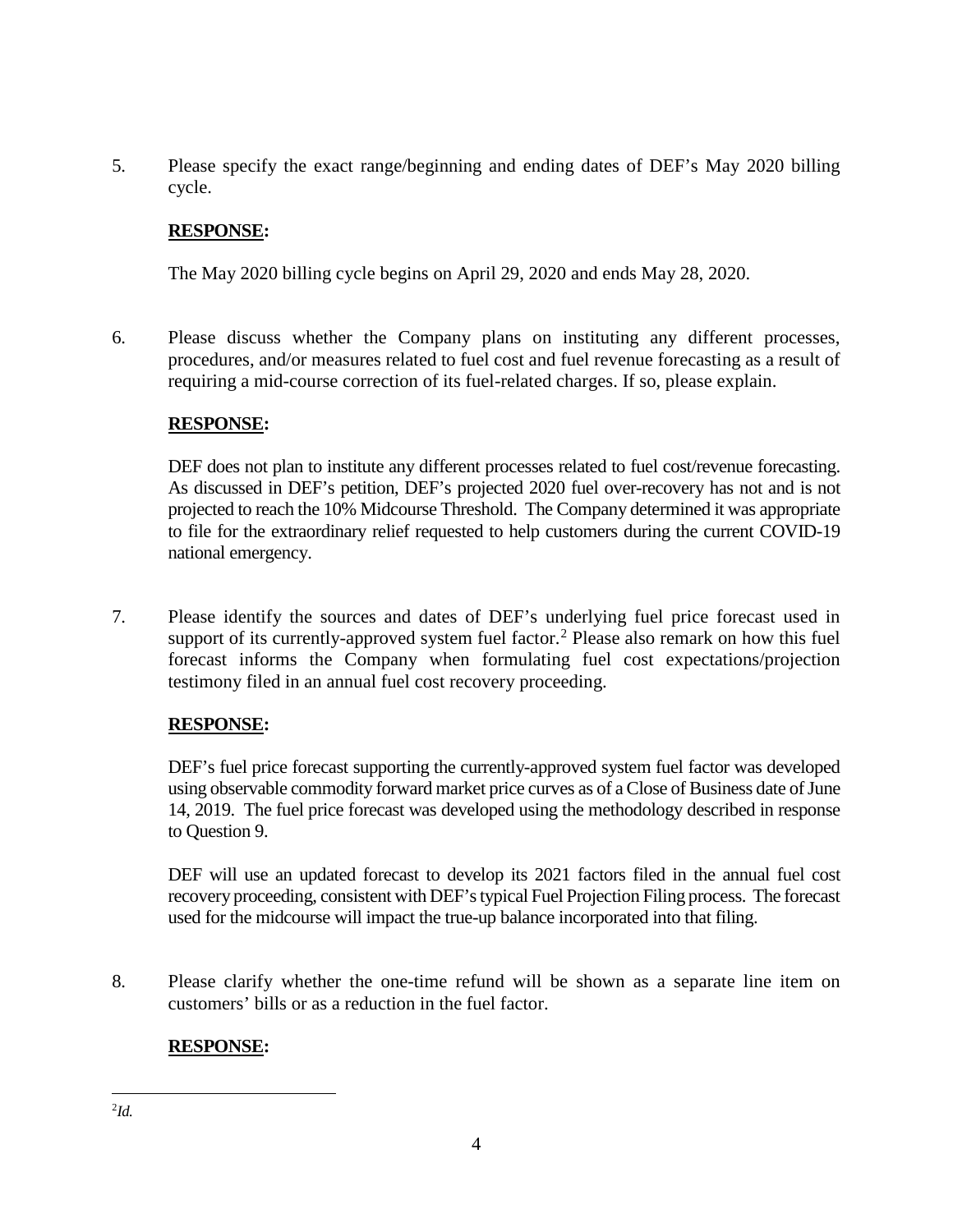The one-time refund will be shown as a reduction in the fuel factor.

9. Please discuss DEF's fuel forecasting methodology. Please also remark on the approximate length of time the Company has employed this same or very similar fuel forecasting methodology for business planning purposes.

## **RESPONSE:**

DEF's fuel price forecasting methodology utilizes known observable market prices for the applicable forward periods that are selected as of a specific Close of Business date. DEF obtains its forward market price curves from industry recognized third-party forward market source providers for natural gas, fuel oil and coal. The underlying natural gas commodity prices in the forecast include: market observed forward curves for the NYMEX Henry Hub futures and the applicable physical locational basis for locations such as FGT Zones 1, 2 and 3. Additionally, DEF incorporates costs for natural gas firm interstate transportation, Local Distribution Company redelivery and storage agreements. The fuel oil price forecast is based on a Gulf Coast market forward price curve and includes adjustments for transportation costs to the applicable facilities. The delivered coal price is based on contract coal supply prices with additions for transportation and storage costs to deliver the coal to the destination facilities. DEF has employed this same overall approach for more than ten years.

10. Please identify the date, if known, of DEF's next/updated fuel price forecast that will be used for business planning purposes.

### **RESPONSE:**

DEF' next fuel price forecast for business planning purposes is currently expected by early May 2020.

11. Does DEF compare its fuel price forecast to any other publicly available source of forecasted fuel prices, such as the Energy Information Administration? If so, please discuss the results of any analysis performed.

### **RESPONSE:**

As outlined in the response to Question 9, DEF utilizes known and observed market prices at the time the forecast is produced for use in its periodic fuel and operations forecast. DEF has not performed any specific comparative analyses; however, the Company does review other public forecasts, such as, but not limited to, those from the Energy Information Administration, as well as information from various suppliers and providers over time with respect to supply and demand fundamentals and prices.

12. Did DEF perform a sensitivity analysis of its fuel price forecast for the purposes of determining the validity of its expected annual fuel cost? If the response is negative, please explain why the Company did not perform such an analysis.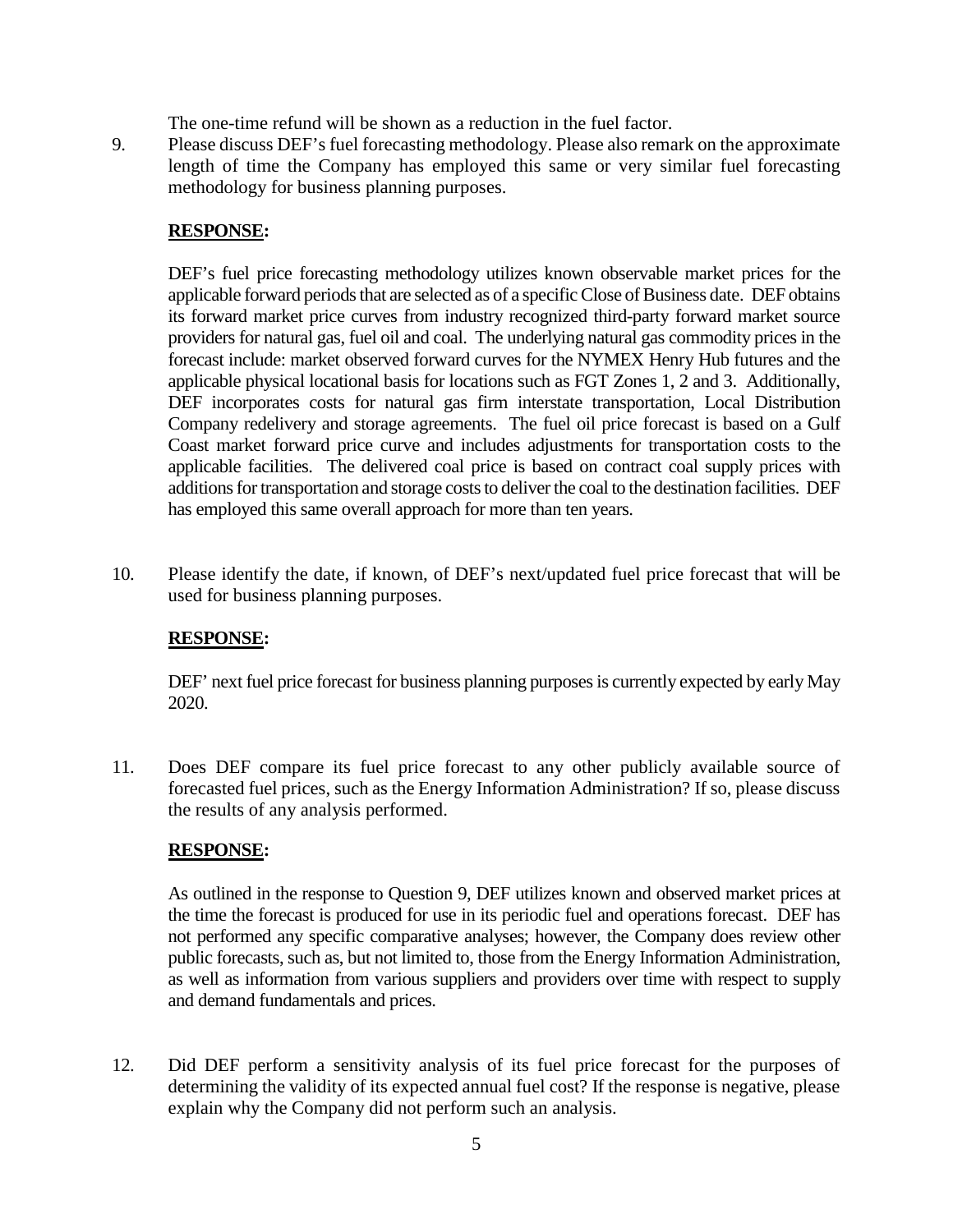### **RESPONSE:**

A sensitivity analysis of the forecasted fuel price was not performed and is not necessary to determine the validity of the expected annual fuel cost. By using known and observed market prices at the time the forecast is produced in addition to reviewing other public forecasts, as described in DEF's responses to Questions 9 and 11, DEF is using the best available information in developing its fuel forecasts.

13. Please provide the percent error in DEF's delivered natural gas price forecasts out 3 to 5 years for 2017 through 2019, using the data found in the Company's Ten-Year Site Plans, by populating the following tables:

| INAULTAI VIAS FITICE FOTECASIS |                                                                           |  |  |  |
|--------------------------------|---------------------------------------------------------------------------|--|--|--|
|                                | <b>Natural Gas Price Annual Forecast (\$/MMBtu)</b><br><b>Years Prior</b> |  |  |  |
| Year                           |                                                                           |  |  |  |
|                                |                                                                           |  |  |  |
| 2017                           |                                                                           |  |  |  |
| 2018                           |                                                                           |  |  |  |
| 2019                           |                                                                           |  |  |  |
| <b>Average</b>                 |                                                                           |  |  |  |

# **Natural Gas Price Forecasts**

### **Accuracy of Natural Gas Price Forecasts**

| Year    | <b>Natural Gas Price Annual Forecast Error Rate</b><br>(%) |  |  |
|---------|------------------------------------------------------------|--|--|
|         | <b>Years Prior</b>                                         |  |  |
|         |                                                            |  |  |
| 2017    |                                                            |  |  |
| 2018    |                                                            |  |  |
| 2019    |                                                            |  |  |
| Average |                                                            |  |  |

### **Natural Gas Price Actuals**

| Year | Actual<br><b>Natural Gas</b><br>Price<br>(\$/MMBtu) |
|------|-----------------------------------------------------|
| 2017 |                                                     |
| 2018 |                                                     |
| 2019 |                                                     |

#### **RESPONSE:**